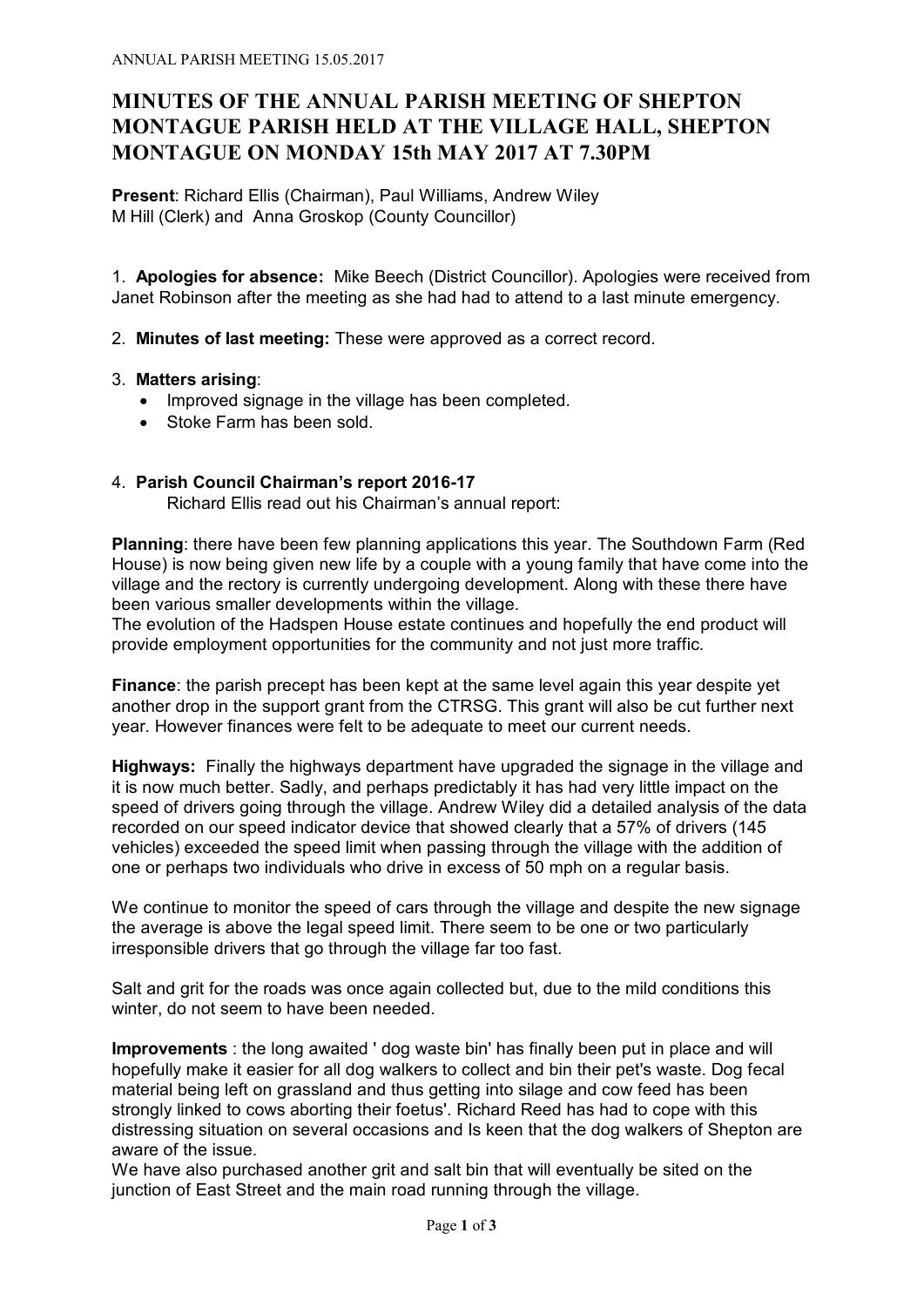BT offered the village the opportunity to purchase the red telephone box outside the old post office, for a nominal fee. This is being taken up and we are now looking for a possible use for it beyond that of being an essential landmark for the giving of directions to lost van drivers.

Future initiatives:

Andrew Wiley has also proposed the idea of creating a village plan to look at the current and future planning needs of the village.

**Chair:** I have continued to enjoy working with the Parish council team and I would like to thank them for their time, their hard work, their help and their good advice. I would also like to thank Anna Groscop and Mike Beech and for their invaluable help and guidance and for their work behind the scenes in trying to make our voices heard at council level. Once again I would particularly like to thank Margaret Bowden for her hard work most of which is dealing with a never ending flow of demands for information accompanied by reams of new procedures that rarely pertain to us but nevertheless need to be dealt with. Without her dedication the Parish Council would struggle to survive.

Councillors thanked Anna Groskop and Mike Beech for their attendance at Parish Council meetings and their invaluable information and advice.

Anna thanked the Parish Councillors as being volunteers on the Council for the benefit of the local community.

#### **5. Presentation of the Parish Council accounts (unaudited).**

The clerk distributed copies of the Parish Council accounts for the year ended 31st March 2017 showing that the balance in the Parish Council bank account stood at £3,155.19 to be carried forward to 2017-18.

#### **INCOME AND EXPENDITURE FOR YEAR ENDING 31ST MARCH 2017**

| <b>INCOME</b>                                   | 2016/17 |                                 | <b>EXPENDITURE</b>  | 2016/17 |         |
|-------------------------------------------------|---------|---------------------------------|---------------------|---------|---------|
| Bal B/F<br>Precept                              | £<br>£  | 3014.32<br>1,935.00             | <b>SALC</b>         | £       | 49.63   |
| Council tax reduction                           | £       | 30.00                           | <b>Village Hall</b> | £       | 100.00  |
| support grant                                   |         |                                 | CAB                 | £       | 20.00   |
|                                                 |         |                                 | Clerk annual pay    | £       | 450.00  |
|                                                 |         |                                 | Zurich Insurance    | £       | 251.85  |
|                                                 |         |                                 | Audit               | £       |         |
|                                                 |         |                                 | Churchyard          | £       | 750.00  |
|                                                 |         |                                 | Dog waste bin       | £       | 202.65  |
| <b>Total</b>                                    | £       | 4979.32                         | <b>Total</b>        | £       | 1824.13 |
|                                                 |         | Income minus Expenditure equals |                     | £       | 3155.19 |
| Balance as per bank statement @ 31st March 2017 |         |                                 |                     | £       | 3155.19 |